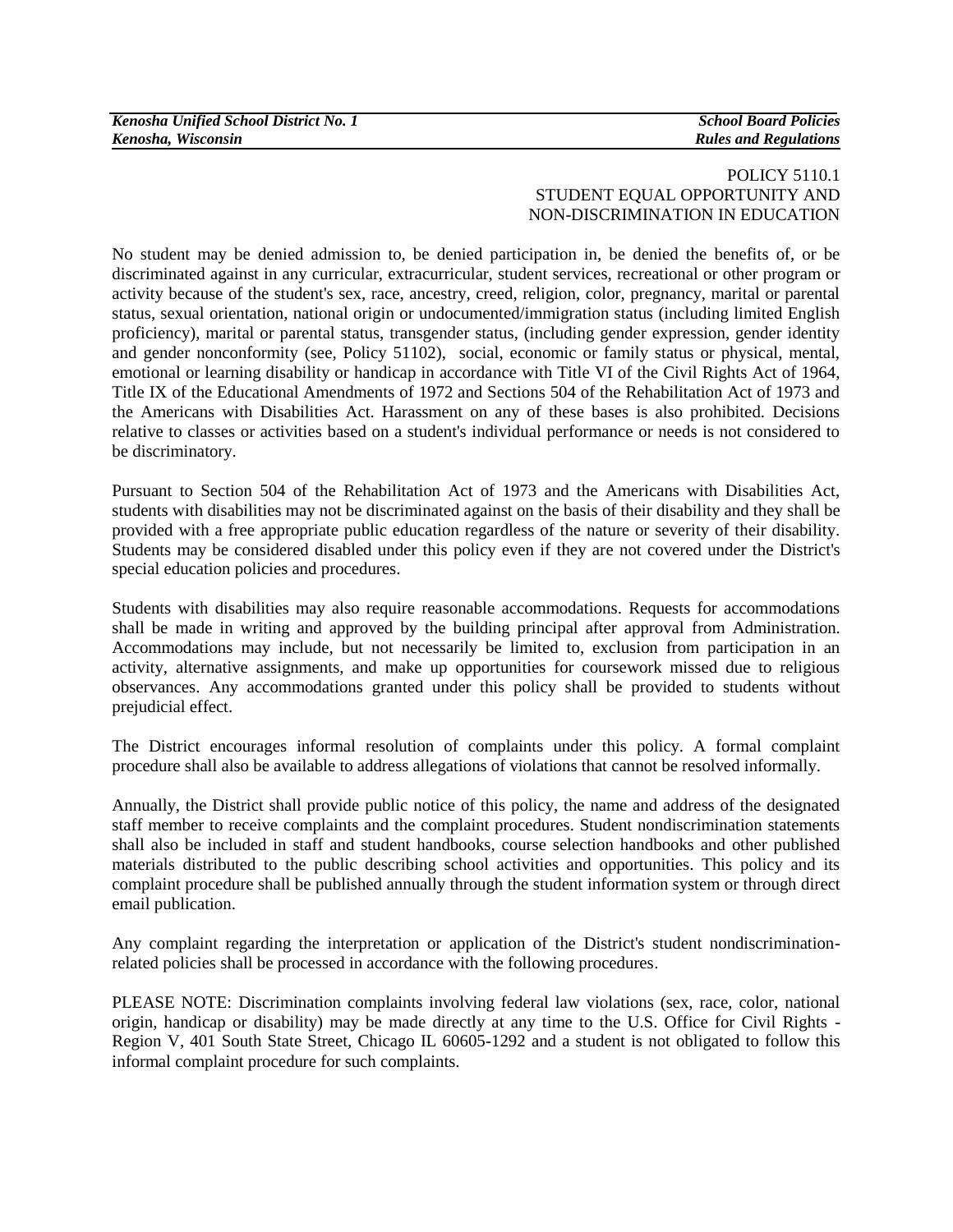## RULE 5110.1 STUDENT EQUAL OPPORTUNITY AND NON-DISCRIMINATION IN EDUCATION

# INFORMAL PROCEDURE

The District promotes the voluntary resolution of problems at the level of government closest to their source and, as such, encourages informal resolution of student discrimination complaints. Any request to informally resolve a complaint should be directed to the student's building principal. Upon receipt of a request to informally resolve a complaint the building principal shall notify the Chief of School Leadership within three (3) school days. If a complaint cannot be resolved informally, the complainant may initiate a formal complaint as outlined below. An informal resolution of a complaint does not prohibit the filing of a formal complaint at any time.

## FORMAL COMPLAINT PROCEDURE

The timelines governing the resolution of the formal complaint do not go into effect until the written complaint is received.

Step 1: Except as outlined in (a) and (b) below, a written statement of the complaint shall be signed and submitted by the complainant to the Chief of School Leadership. The statement shall specify the nature of the alleged discrimination, the facts (including specific details and corresponding dates), the relief sought and the name, address and phone number of the complainant.

The Chief of School Leadership shall thoroughly investigate the complaint, notify the employees who have been accused of discrimination or harassment and permit them to respond to the allegation. Thereafter, the Chief of School Leadership shall arrange a meeting to discuss the complaint with the Complainant. The Chief of School Leadership shall, by certified mail, give a written answer to the complaint within 20 school days after receipt of the written complaint unless the parties agree in writing to extend the timeline.

a. Discrimination complaints relating to the identification, evaluation, educational placement or the provision of free appropriate public education of a student with a disability under the Individuals with Disabilities Act shall be processed in accordance with established appeal procedures outlined in the District's Special Education Program and Procedure Manual.

b. Discrimination complaints relating to programs specifically governed by federal law or

regulation (e.g., Title 34, Code of Federal Regulations (CFR), Parts 75-79, 81 to 86 and 97-99, "EDGAR complaints" or 20 USC § 1400 et. seq., "IDEA complaints") may be referred directly to the State Superintendent of Public Instruction.

Step 2: If the complainant is not satisfied with the answer of the Chief of School Leadership, a written appeal to the Superintendent may be submitted indicating with particularity the nature of disagreement with the answer. The appeal must be filed within 10 calendar days after receipt of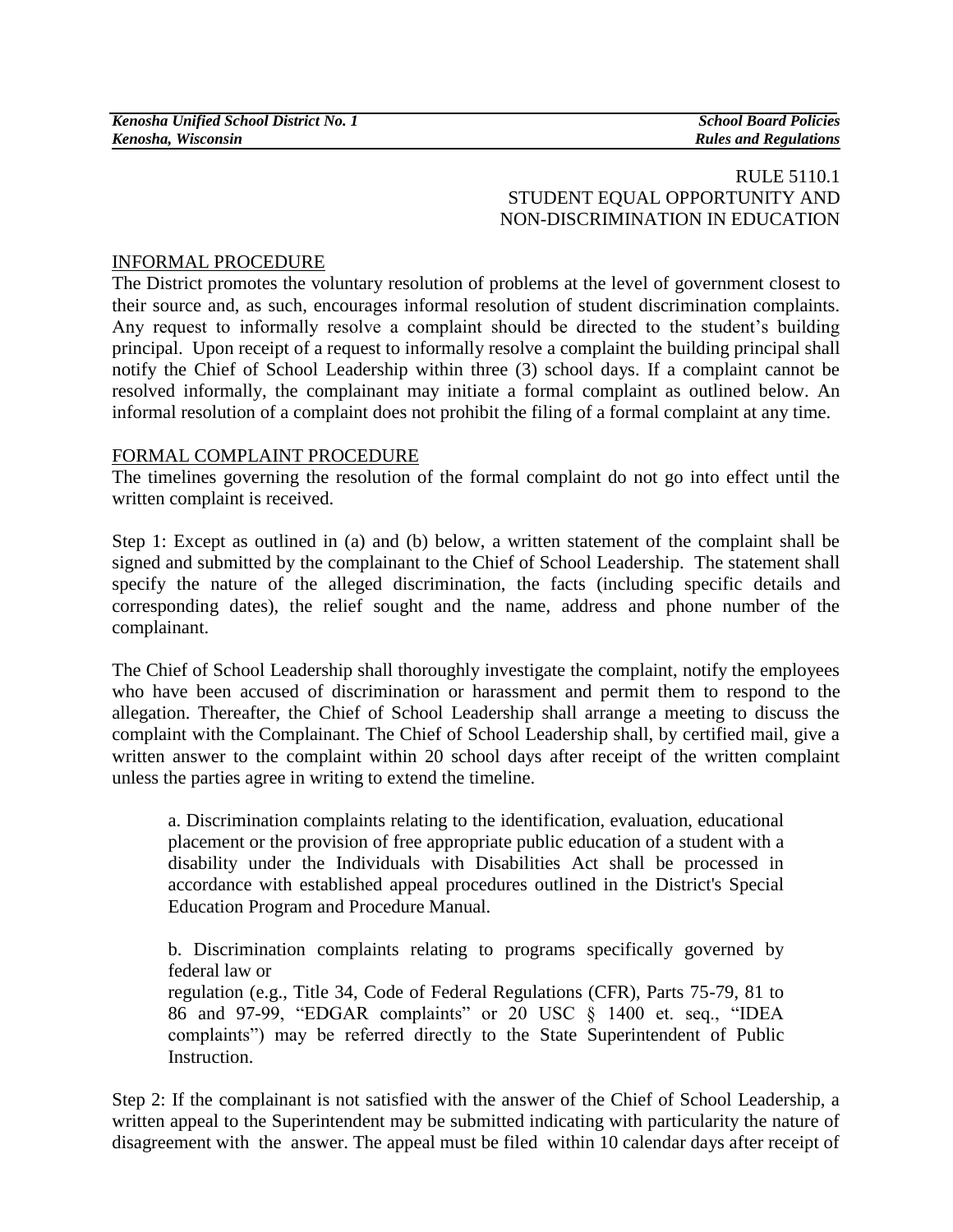## RULE 5110.1 STUDENT EQUAL OPPORTUNITY AND NON-DISCRIMINATION IN EDUCATION Page 2

the Chief of School Leadership's answer. The Superintendent or designee shall arrange a meeting with the complainant at a mutually agreeable time to discuss the appeal. The Superintendent or designee shall, by certified mail, give a written answer to the complainant's appeal within 20 working days.

Step 3: If the complainant is not satisfied with the answer of the Superintendent or designee, an appeal may be filed with the School Board by submitting a written appeal to the Superintendent within 10 calendar days after receipt of the Superintendent or designee's answer. The Board shall, within 20 calendar days, conduct a hearing at which time the complainant shall be given an opportunity to present the complaint. The Board shall give, by certified mail, a written answer to the complaint within 10 working days following the completion of the hearing. The determination of the Board shall be based upon a reasonable consideration of the facts allegedly constituting a violation as presented in the complaint. If it is determined that a violation has occurred, the Board shall take appropriate steps to ensure compliance with state and federal laws and Board policy. If the Board denies the appeal, the complainant will be notified of their right to appeal the decision to the State Superintendent.

Step 4: If a complainant wishes to appeal the Board's denial of an appeal, there is the right to appeal the decision to the State Superintendent within 30 calendar days of the written notification of the Board's decision. The appeal must specify the grounds upon which the action was brought, the facts and the relief sought, and must be signed by the complainant. If the complainant is a minor, the appeal shall also be signed by his/her parent or guardian. Appeals should be addressed to: State Superintendent, Wisconsin Department of Public Instruction, 125 S. Webster Street, P.O. Box 7841, Madison, WI 53707-7841.

## NON-RETALIAITON

The District prohibits retaliation against individuals who report or participate in an investigation of discrimination. Individuals engaging in prohibited retaliatory behavior are subject to disciplinary action.

If it is determined that retaliatory conduct occurred, the school district administration may take disciplinary action, including but not limited to: counseling, detention, suspension, expulsion and/or referral to law enforcement officials for possible legal action as appropriate. Student support staff will provide support services for all students involved in the incident as deemed necessary and appropriate.

# MAINTENANCE OF COMPLAINT RECORDS

Records shall be kept of all student discrimination complaints for the purpose of documenting compliance. The records shall include information on all levels of the complaint and any appeals. The records should include:

- 1. The name of the complainant and their title or status.
- 2. The date the complaint was filed.
- 3. The specific allegation made, and any corrective action requested by the complaint.